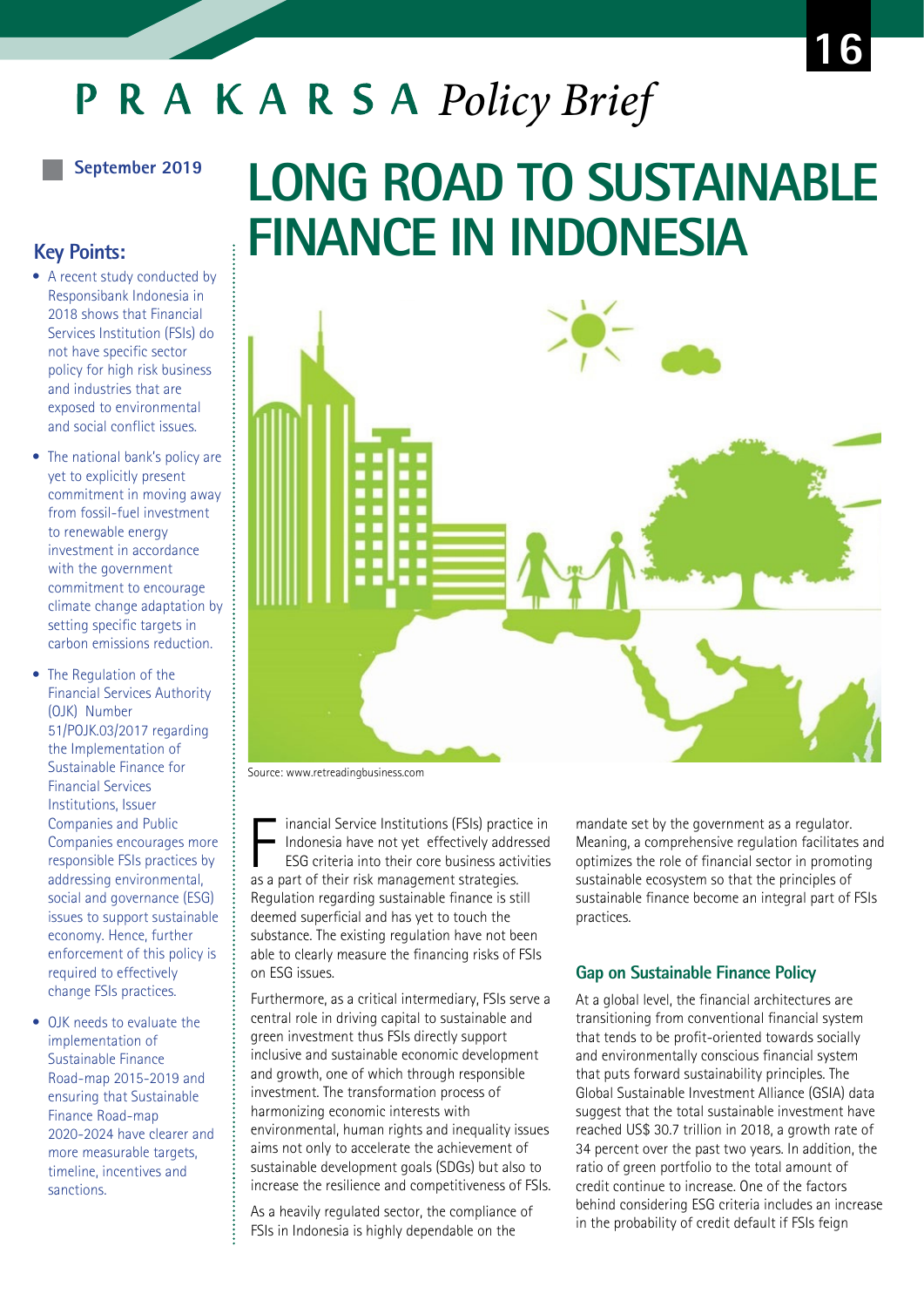**..............** 

ignorance towards social and environmental issues (Hadad & Maftuchah, 2015). In other words, sustainable finance directly contributes to long-term financial stability and economic growth.

The implementation of sustainable finance in Indonesia is considered to be progressive. Sustainable finance practice in Indonesia was formalized through the released Sustainable Finance Road-map in 2014 followed by the issuance of an "umbrella policy" which is the Regulation of the Financial Services Authority (OJK) Number 51/POJK.03/2017 regarding the implementation of sustainable finance for financial services institutions, issuer companies and public companies that requires FSIs to publish Sustainability Report and Sustainable Finance Action Plan (RAKB). Furthermore, in correspondence with one of the strategic activities stated in the Road-map that is to increase the supply of sustainable financing, OJK released the Regulation of the Financial Services Authority Number 61/POJK.04/2017 on the issuance and the terms of green bond. The Technical Guidelines for the Implementation of Sustainable Finance in 2018 serve as a guideline for FSIs to identify environmentally friendly business activities (KUBL). However, the existing regulations are ineffective in giving direct impact on the private sector that receives investment from FSIs. In fact, the released Technical Guidelines have not been able to identify clear and measurable performance targets and indicators.

Another cause that is hindering the implementation of sustainable finance practice is due to a regulatory gap which can be avoided if the revision process of Banking Law Number 7 of 1992 runs as smoothly. Currently, the revision process of Banking Law hits dead end at the legislative level.

One of the main problems in FSIs practice is the ignorance of environmental impact analysis (AMDAL) compliance as a prerequisite in granting credit especially for large-scale projects. Although the provision of AMDAL have already exist in the Banking Law, still the majority of banks do not conduct an adequate environmental feasibility analysis to ensure that their business activities do not harm the environment

The current benchmarks for national banks in assessing the environmental impact of a proposed business are Indonesia's Program for Pollution Control, Evaluation, and Rating (PROPER) by the Ministry of Environment and Forestry and Indonesia Sustainable Palm Oil (ISPO). Meanwhile, none of the national and state-owned banks adopts the global standards and initiatives in regards to sustainable finance such as the Equator Principles, IFC Performance Standards, UN Global Compact, UN Principles for Responsible Investment.

# **Environmental, Social and Governance Responsibility by Financial Sector**

The concept of ESG criteria in investment stems from the publication of the report "Who Cares Wins" by the UN

Global Compact in July 2004. The report starts with the hypothesis that better investment leads to an improvement in welfare. This idea eventually become the foundation of responsible investment principles. The term ESG criteria continues to evolve and helps to define social goals and business values whereby, long-term profits must be in harmony with sustainable economic growth, poverty reduction and climate change risk mitigation.

Since 2014, Responsibank Indonesia, as a national civil society network that seeks to strengthen the commitment of banks to responsible investment , conducted a study on state-owned banks, private banks, and foreign banks within BUKU III and BUKU IV category which classify banks in Indonesia based on the amount of their core capital (tier 1), to assess their credit and investment policies from ESG perspective. As part of the Fair Finance Guide International (FFGI) global network, Responsibank adopts the FFGI methodology that has been applied in several countries such as the Netherlands, Belgium, Brazil, Denmark, India, Japan, Germany, Norway, France, Sweden and Thailand. In 2018, Responsibank conducted a study of 11 banks operating in Indonesia, namely HSBC, DBS, BNI, BCA, BRI, Maybank, BJB, Mandiri Bank, CIMB Niaga, Danamon Bank and Permata Bank based on their Annual Reports, Sustainability Reports, Good Corporate Governance Implementation Report, sectoral policy documents, and other publications.

The assessment is conducted based on 18 themes which are divided into three main categories: cross cutting, sectoral, and operational themes. In particular, the assessment of cross cutting and sectoral themes is carried out based on the disclosure of internal policies and the disclosure of credit and investment policies for business activities that are financed by banks. Cross cutting themes include climate change, corruption, gender equality, human rights, labor rights, nature and taxation. Sectoral themes include arms, food, forestry, manufacturing industry, mining, oil and gas, and power generation. Meanwhile, the operational theme focuses on the bank's internal policies which consist of consumer protection, financial inclusion, remuneration, as well as transparency and accountability. The assesment was limited to written policies published by banks and does not reflect the implementation of sustainable finance practice.

Several important findings from Responsibank Assessment (2018) are :

• The majority of national banks do not have **specific sector policy for credit and investment catered for high risk and sensitive industry especially for sectors that are exposed to environmental damage and social conflict.** The study suggests that amongst the assessed banks, only foreign banks that have sectoral policies and those policies are agriculture, mining, fisheries, forestry, oil and gas, and coal policies. Figure 1 explains the average score of each bank based on sectoral themes.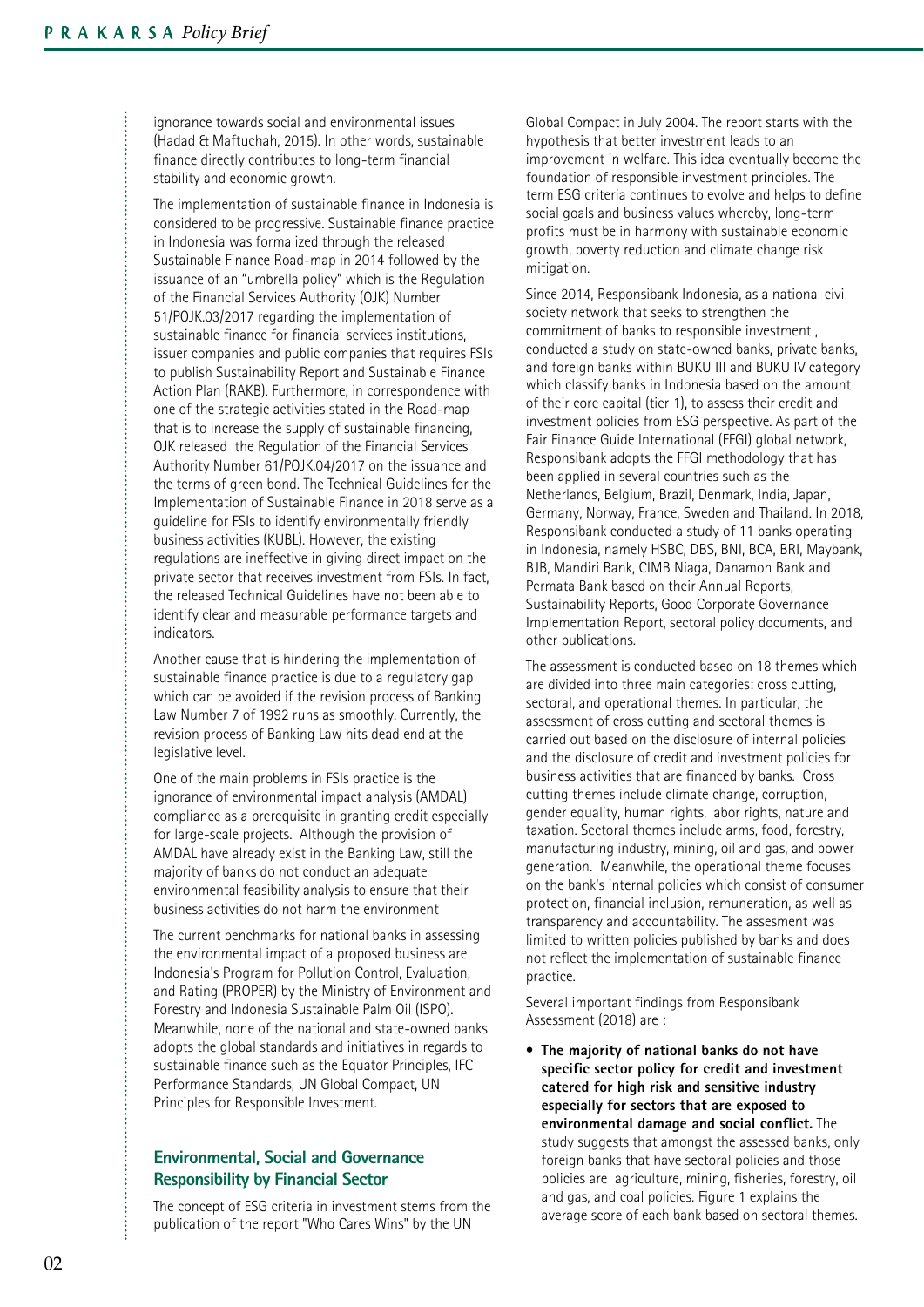





Figure 2. Bank's Average Score on Cross Cutting Themes

- ï **National banks do not explicitly have a commitment in shifting away from fossil fuel investment to renewable energy investment.** All foreign banks obtain score in climate change theme because they already have policies to mitigate climate change risks by setting specific target on reducing carbon emissions. On the other hand, only one national bank obtains score in climate change due to clear disclosure of investment portfolio towards efficiency and conservation of energy.
- **Sustainability report does not present much of the banking core business which are credit and investment in the context of sustainable finance.**  Sustainability reports tends to only present the highlights of philanthropic and Community Social Responsibility (CSR) activities. However, BNI as a state-owned bank who is also a member of UNEP-FI Initiative, have carried out a good practice in which their Sustainability Report clearly explains their sustainability strategies, sustainable finance policies and procedures, and the internalization of sustainability practices in their operations. Furthermore, the majority of banks have been consistent in publishing their Sustainability Report although Sustainabili*ty report as a mandatory requirement only began in 2018. Apart from that, Danamon is the only bank that last issued their Sustainability Report in 2015.*

National banks primarily obtain good score only **from operational themes or good corporate governance.** Generally, banks already have an adequate internal policy to regulate their operations in line with the aspect of consumer protection and financial inclusion. Some banks already have clear consumer protection policies ranging from customer treatment, data protection, and complaint handling. All banks have contributed in accelerating financial inclusion through digitalization of banking services (branchless banking) as well as by providing micro credit program (KUR) and mortgage to low-income people. Some banks, such as BNI and BCA have integrated the need of disability group across a wide range of their operations by promoting access to infrastructure facilities which includes providing wheelchair access to their ATMs and facilities for the deaf. On the other hand, Mandiri bank contributes in promoting disability inclusion through the provision of internship programmes for disabled while other banks such as BTN, Permatabank, CIMB Niaga, and DBS Bank provide employment opportunities for disabled to become administrative officers, call centers, and help desks.



Figure 3. Bank's Average Score on Operational Themes

### **Policy Recommendation**

Based on Responsibank Indonesia assessment, the following are policy recommendations to accelerate the implementation of sustainable finance practice:

- 1. **The Government and The House of Representative (DPR) need to immediately revise the Banking Law.**  The Government and DPR need to incorporate inclusive, systematic and measurable sustainable finance principles by integrating environmental, social, consumer protection, financial inclusion as well as governance and transparency aspects in accordance with the international principles and standards.
- 2. **OJK needs to immediately publish Sustainable Finance Road-map 2020-2024 with clearer and more measurable targets, timelines, awards and sanctions.** The preparation for Sustainable Finance

.........